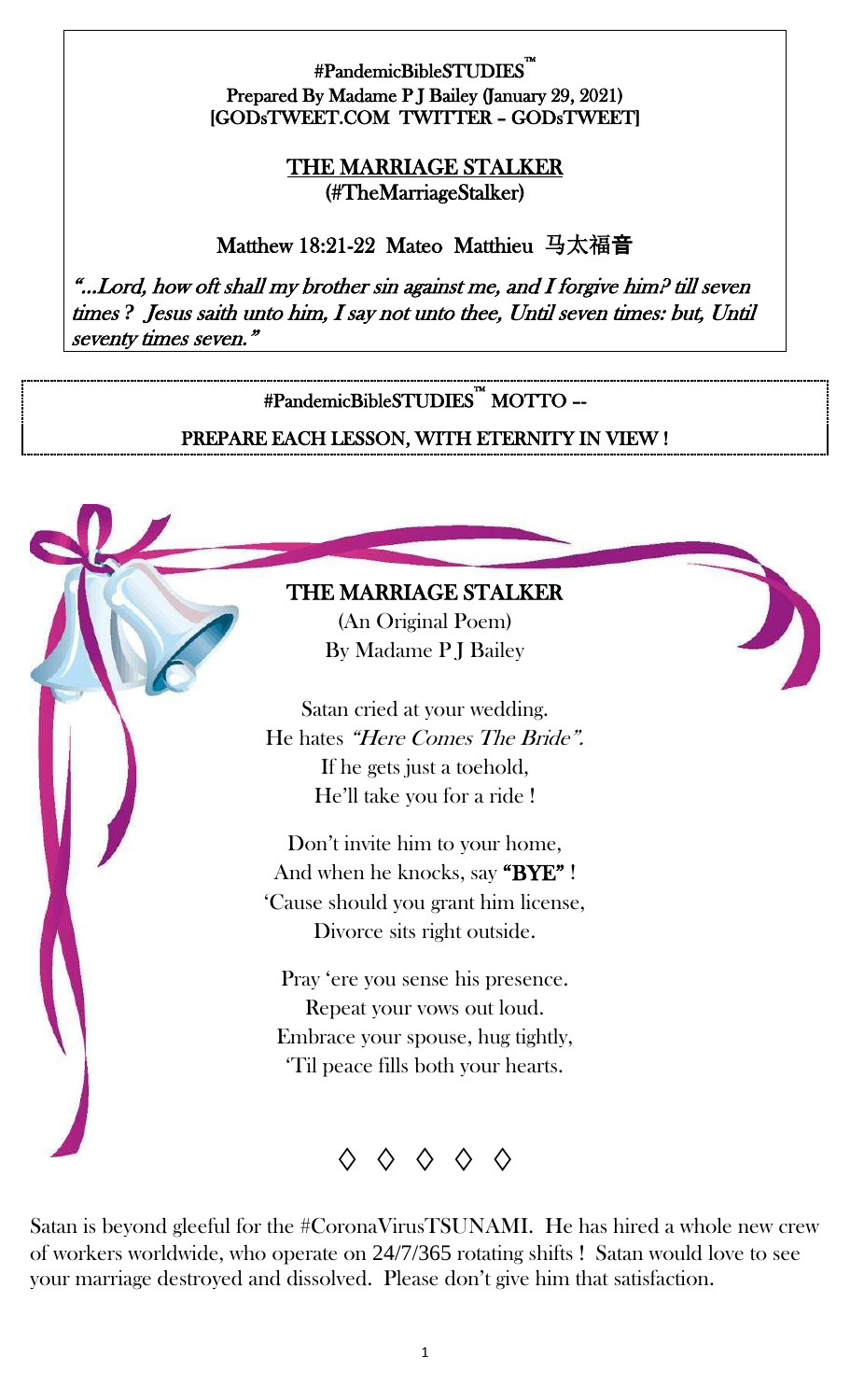### 4 Ways to Not Be a Coronavirus Divorce Statistic

### By Sabrina Beasley McDonald [FamilyLife]

[https://www.familylife.com/articles/topics/marriage/divorce/rise-in-divorces-4-ways-to-not](https://www.familylife.com/articles/topics/marriage/divorce/rise-in-divorces-4-ways-to-not-be-a-coronavirus-statistic/)[be-a-coronavirus-statistic/](https://www.familylife.com/articles/topics/marriage/divorce/rise-in-divorces-4-ways-to-not-be-a-coronavirus-statistic/)

### 10 BEST PRACTICES FOR MARITAL BLISS

- 1) Do **NOT** argue in the presence or hearing of others. Period. End of story.
- 2) Do **NOT** insult or embarrass your spouse in private or in the presence of others.
- 3) Keep confidences private to maintain your spouse's trust.
- 4) Focus on and build up your spouse's strengths rather than dwell on weaknesses.
- 5) Ditto for all members of your spouse's immediate and extended family.
- 6) Save your complaints regarding your spouse for your private prayers. Pray without ceasing, intervening on behalf of your spouse, using Romans 8:28 as your backstop.
- 7) Pray when you have money; pray more when you don't.
- 8) FORGIVE. FORGIVE. Then, FORGIVE some more. 70 X 7 is the minimum ! "…let not the sun go down on your wrath." Ephesians 4:26

For additional enlightenment, perform a word study on "wrath".

- 9) Try humor; it works. **ADVISORY**: Humor and sarcasm are **NOT** the same thing, especially when your spouse is the target and is presented in an unflattering light !
- 10) Hugs and kisses undo lots and lots of damage.

There are not enough marriage counselors anywhere to deal with the glut of Satan's Home Invaders. Even if your marriage has not been adversely affected, stay on red alert. The Bible passages in this study will encourage and undergird you and your beloved.

## CAUTION: THE ONLY PERSON YOU CAN CHANGE IS YOU !

# ◊ ◊ ◊ ◊ ◊

AS YOU WORK ON THIS BIBLE STUDY, PLEASE PRAY TO BECOME ESPECIALLY SENSITIVE TO ANY OF YOUR ATTACHMENTS TO EARTH, AND START TO LOOSEN YOUR GRIP ON THE THINGS OF THIS WORLD.

"For what is a man profited, if he shall gain the whole world, and lose his own soul *?*  or what shall a man give in exchange for his soul *?*"

#Matthew16v26 Mateo Matthieu 马太福音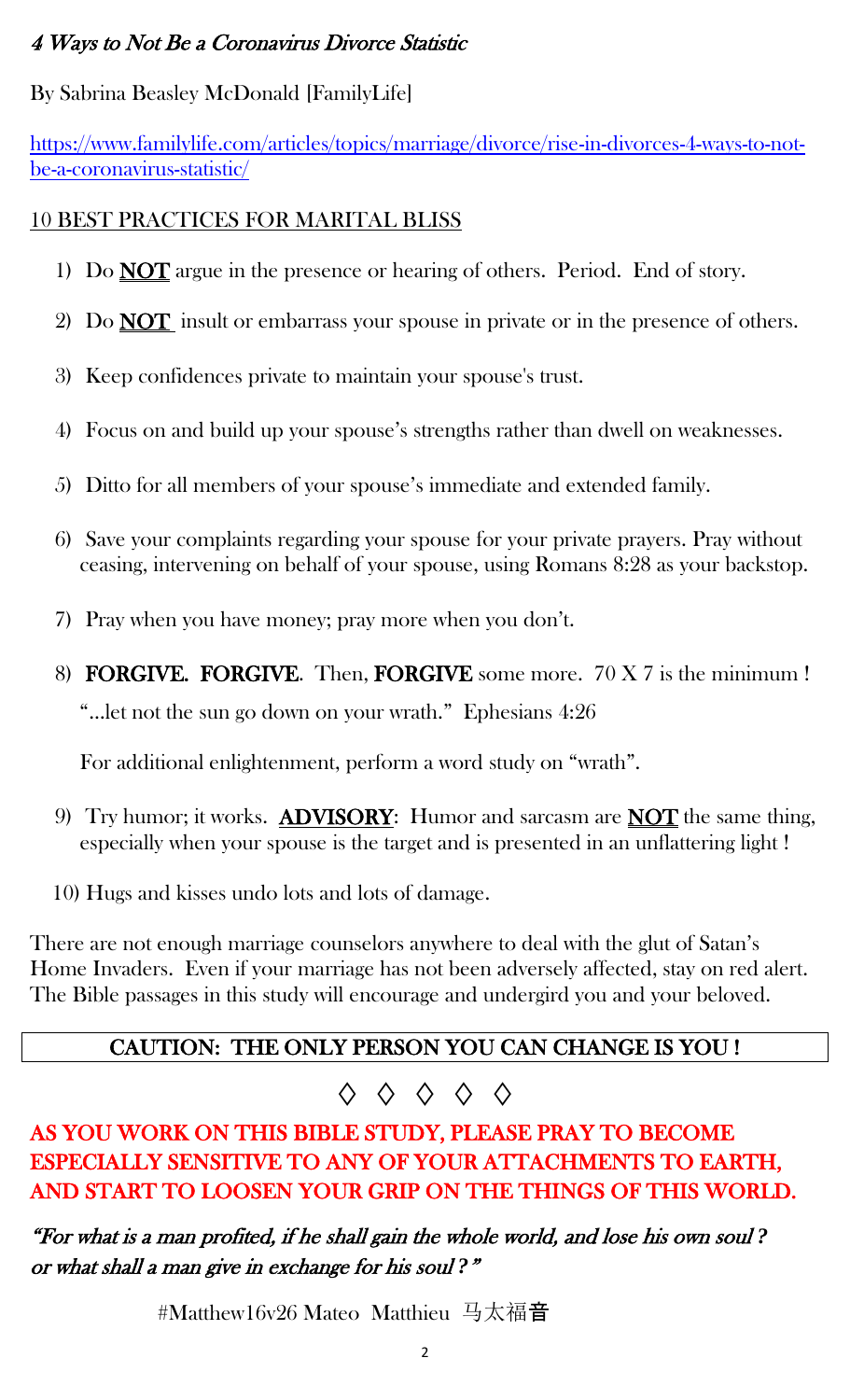| 1 John 4:8 1 Juan 1 Jean 约翰一书                          |
|--------------------------------------------------------|
|                                                        |
| <b>NOTES</b>                                           |
|                                                        |
| Proverbs 10:12 Proverbios Proverbes 箴言                 |
|                                                        |
|                                                        |
| <b>NOTES</b>                                           |
|                                                        |
| 1 Peter 4:8 1 Pedro 1 Pierre 彼得前书                      |
|                                                        |
| <b>NOTES</b>                                           |
|                                                        |
| Song of Solomon 8:7 Cantares Cantique des Cantiques 雅歌 |
|                                                        |
| <b>NOTES</b>                                           |
|                                                        |
|                                                        |
|                                                        |
|                                                        |
|                                                        |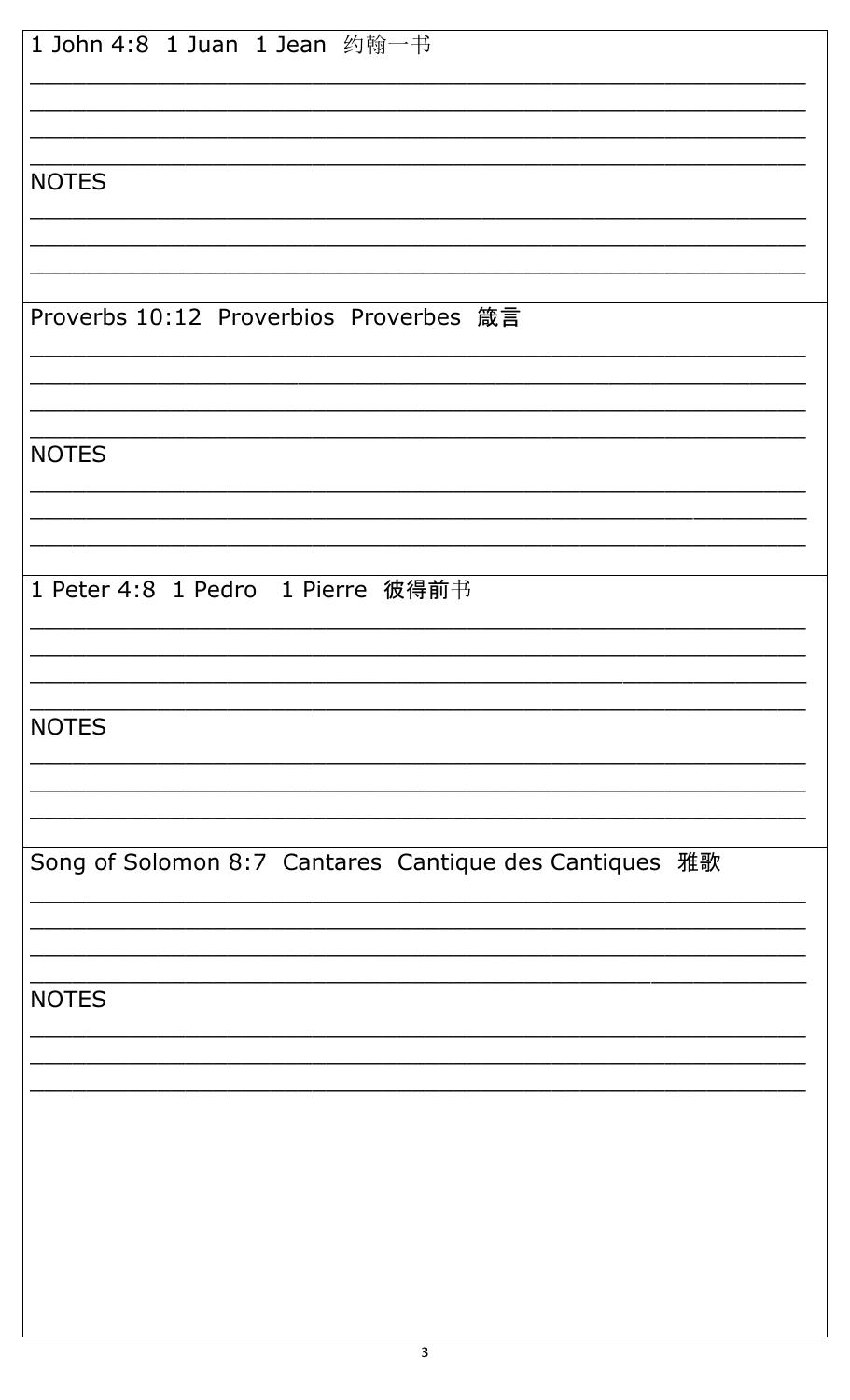| Luke 6:31 Lucas Luc 路加福音<br>Matthew 7:12 Mateo Matthieu 马太福音 |
|--------------------------------------------------------------|
|                                                              |
|                                                              |
| <b>NOTES</b>                                                 |
|                                                              |
|                                                              |
| John 15:12, 17 Juan Jean 约翰福音                                |
|                                                              |
|                                                              |
| <b>NOTES</b>                                                 |
|                                                              |
|                                                              |
| Romans 5:5 Romanos Romains 罗马书                               |
|                                                              |
|                                                              |
| <b>NOTES</b>                                                 |
|                                                              |
|                                                              |
| Romans 12:9-10 Romanos Romains 罗马书                           |
|                                                              |
|                                                              |
|                                                              |
|                                                              |
| <b>NOTES</b>                                                 |
|                                                              |
|                                                              |
|                                                              |
|                                                              |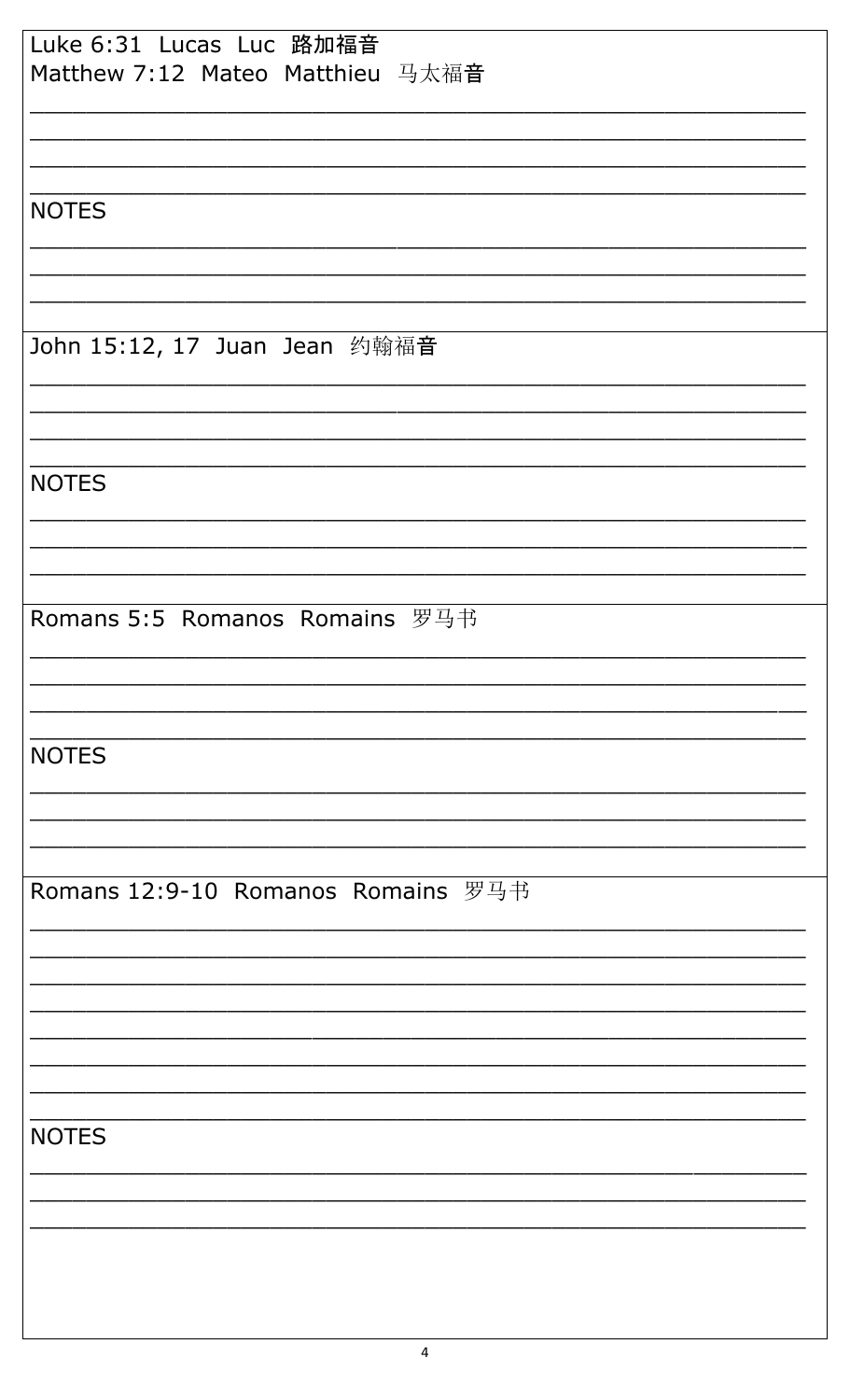| 1 Corinthians 13:4-8 1 Corintios 1 Corinthiens 哥林多前书 |
|------------------------------------------------------|
|                                                      |
|                                                      |
|                                                      |
|                                                      |
|                                                      |
|                                                      |
|                                                      |
| <b>NOTES</b>                                         |
|                                                      |
| 1 Corinthians 13:13 1 Corintios 1 Corinthiens 哥林多前书  |
|                                                      |
|                                                      |
| <b>NOTES</b>                                         |
|                                                      |
| 1 Corinthians 16:14 1 Corintios 1 Corinthiens 哥林多前书  |
|                                                      |
| <b>NOTES</b>                                         |
|                                                      |
|                                                      |
|                                                      |
|                                                      |
|                                                      |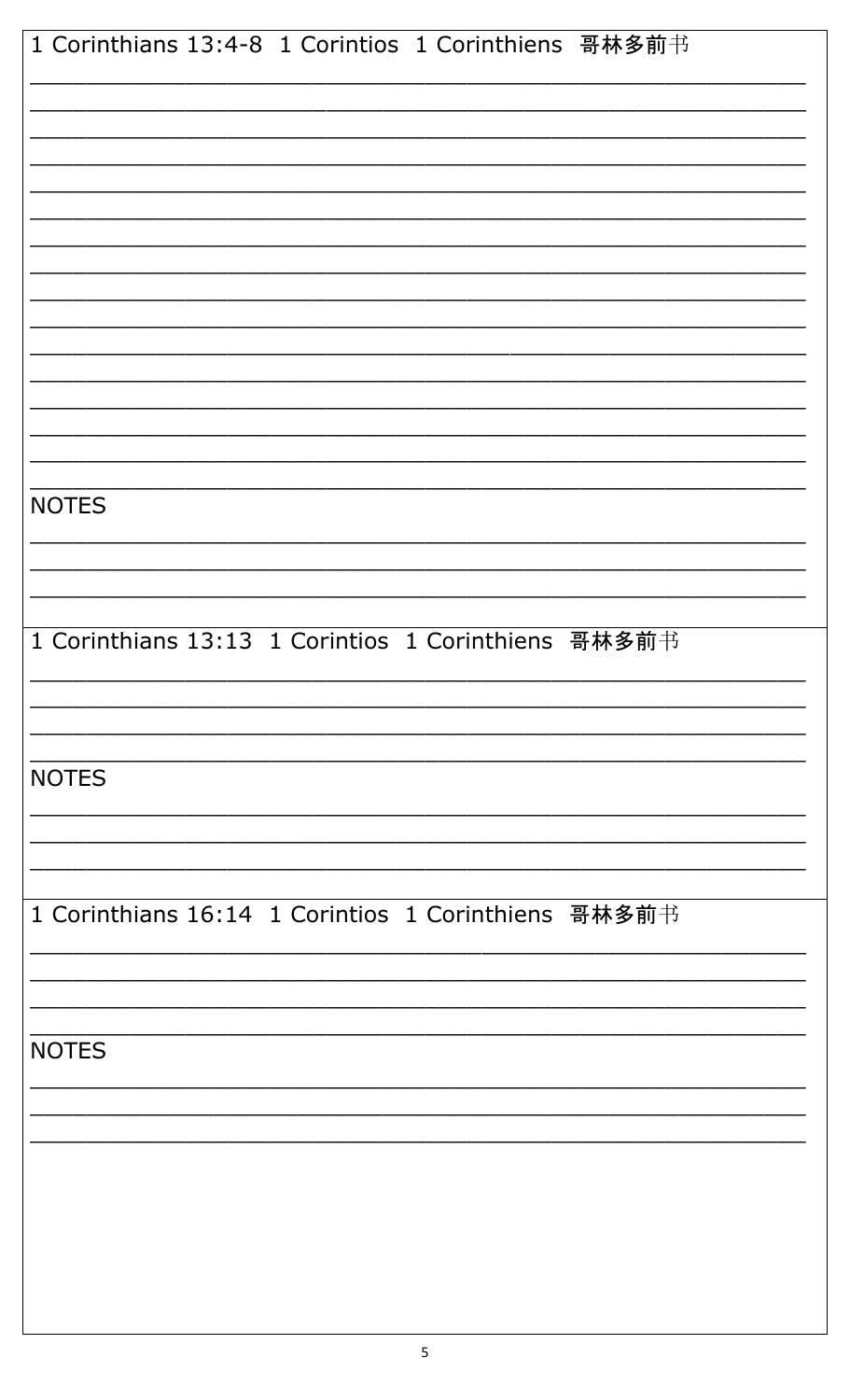| Galatians 5:13 Gálatas Galates 加拉太书      |
|------------------------------------------|
|                                          |
| <b>NOTES</b>                             |
|                                          |
| Ephesians 4:2-3 Efesios Éphésiens 以弗所书   |
|                                          |
|                                          |
|                                          |
| <b>NOTES</b>                             |
|                                          |
| Ephesians 5:25 Efesios Éphésiens 以弗所书    |
|                                          |
| <b>NOTES</b>                             |
|                                          |
| Ephesians 5:32-33 Efesios Éphésiens 以弗所书 |
|                                          |
|                                          |
|                                          |
| <b>NOTES</b>                             |
|                                          |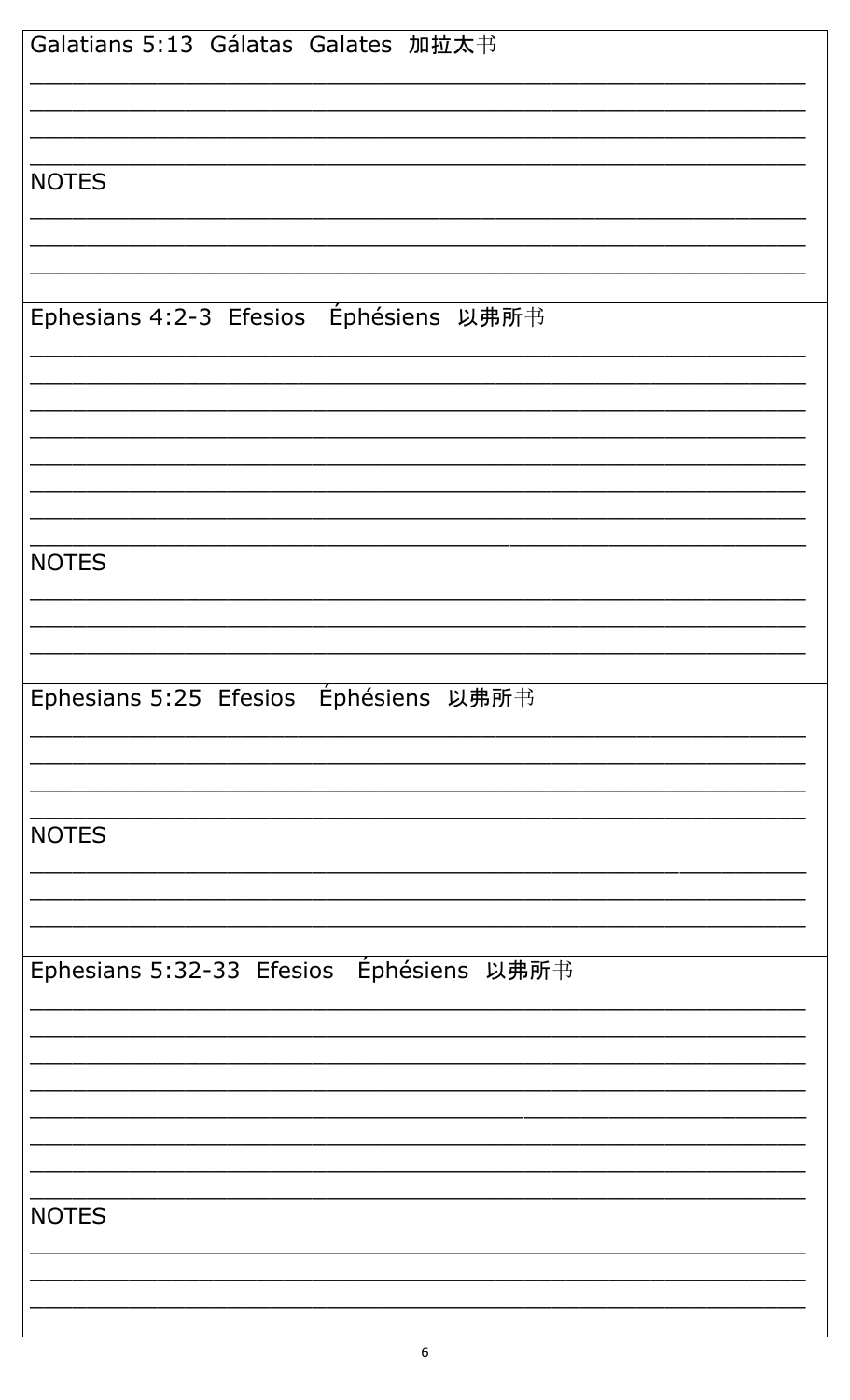| Colossians 3:14 Colosenses Colossiens 歌罗西书 |
|--------------------------------------------|
|                                            |
|                                            |
| <b>NOTES</b>                               |
|                                            |
|                                            |
| 1 Peter 3:7 1 Pedro 1 Pierre 彼得前书          |
|                                            |
|                                            |
| <b>NOTES</b>                               |
|                                            |
|                                            |
| 1 John 4:12 1 Juan 1 Jean 约翰一书             |
|                                            |
|                                            |
| <b>NOTES</b>                               |
|                                            |
|                                            |
| 1 John 4:18-19 1 Juan 1 Jean 约翰一书          |
|                                            |
|                                            |
|                                            |
|                                            |
| <b>NOTES</b>                               |
|                                            |
|                                            |
|                                            |
|                                            |
|                                            |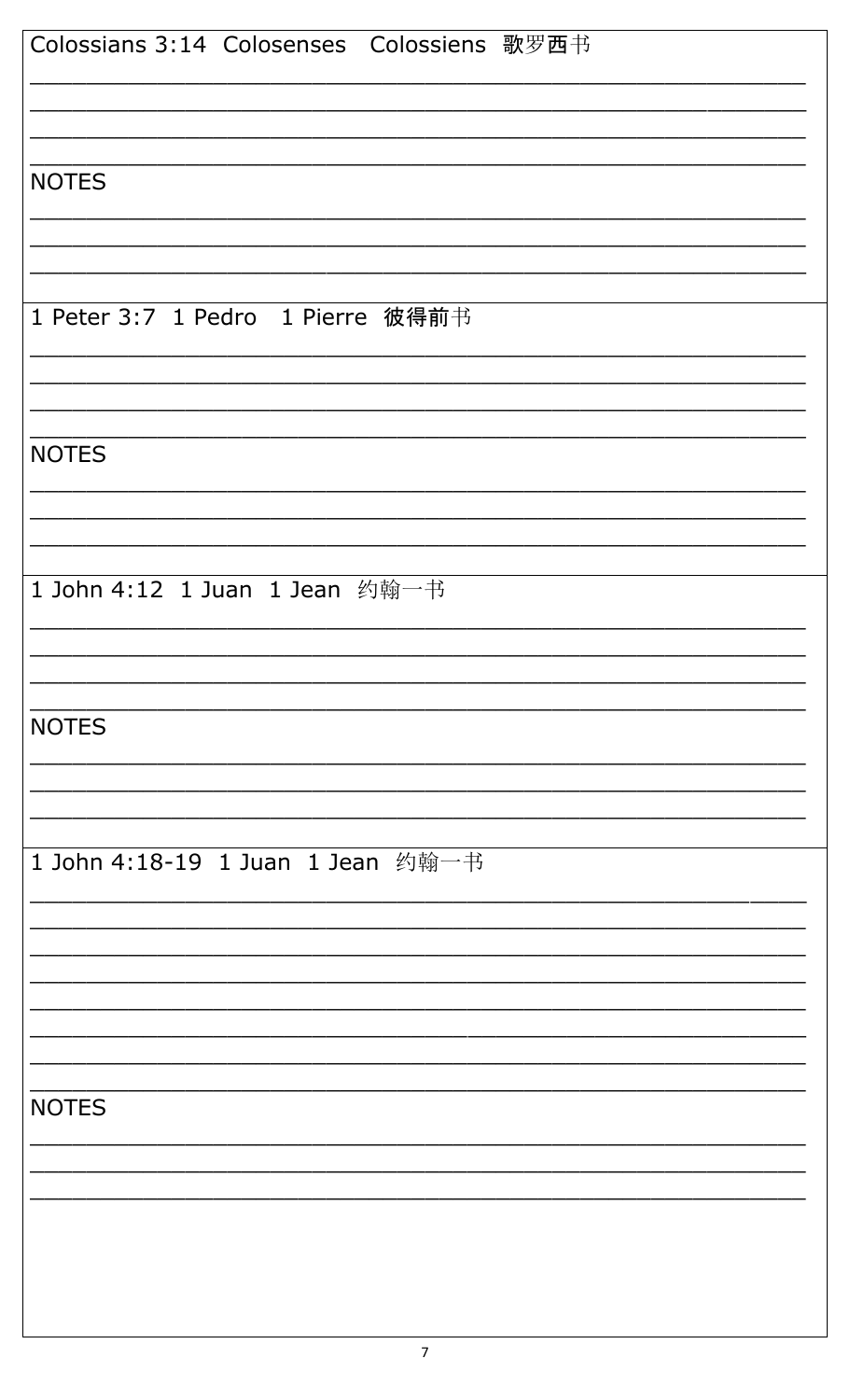|              | 1 John 1:5-10 1 Juan 1 Jean 约翰一书 |  |
|--------------|----------------------------------|--|
|              |                                  |  |
|              |                                  |  |
|              |                                  |  |
|              |                                  |  |
|              |                                  |  |
|              |                                  |  |
|              |                                  |  |
|              |                                  |  |
| <b>NOTES</b> |                                  |  |
|              |                                  |  |
|              |                                  |  |